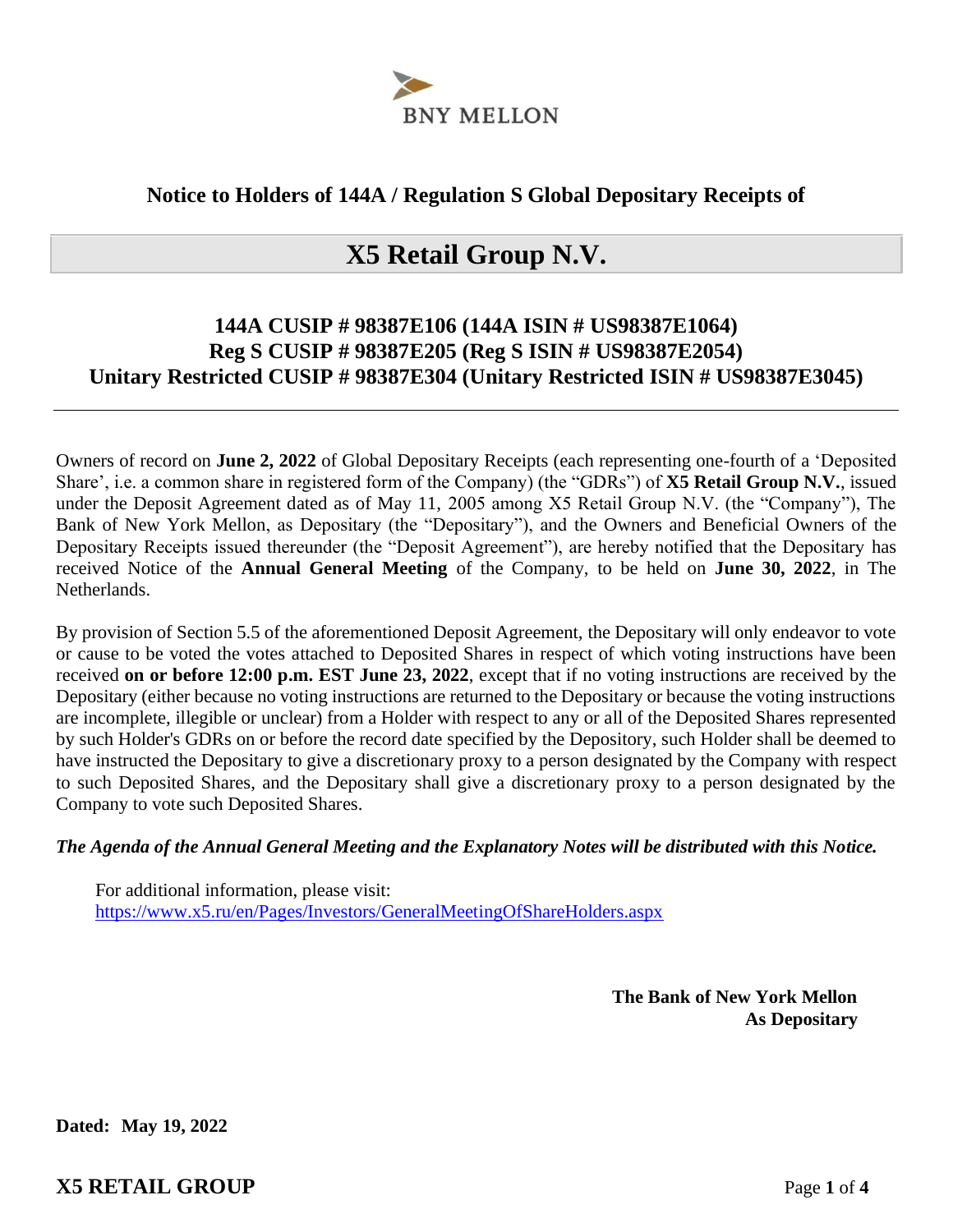| TO:<br>Email:                         | The Bank of New York Mellon, ADR Proxy Group/ Mediant Communications<br>voteadr@mediantonline.com<br>BNY Mellon Contact: Adam Lindner +1 (407) 833-5364 |
|---------------------------------------|---------------------------------------------------------------------------------------------------------------------------------------------------------|
| RE:<br><b>X5 RETAIL GROUP</b>         | Annual General Meeting to be held on June 30, 2022                                                                                                      |
|                                       | FROM: Name / Company Name                                                                                                                               |
|                                       |                                                                                                                                                         |
| DTC PARTICIPANT NUMBER:               | Mandatory for 144A only                                                                                                                                 |
|                                       |                                                                                                                                                         |
|                                       |                                                                                                                                                         |
|                                       | SIGNATURE: Authorized Signatory Name, Signature / Medallion for 144A only                                                                               |
|                                       |                                                                                                                                                         |
|                                       | <b>CONTACT INFO:</b> Telephone / Fax Number / E-mail Address                                                                                            |
| <b>HELD AS OF June 2, 2022:</b>       | TOTAL NUMBER 144 ADRs (CUSIP # 98387E106)<br>TOTAL NUMBER REG S GDRs (CUSIP # 98387E205)                                                                |
| HELD AS OF June 2, 2022:              | <b>TOTAL NUMBER UNITARY RESTRICTED GDRs (CUSIP # 98387E304)</b>                                                                                         |
| NUMBER 144 A ADRs BEING VOTED:        | <u> 1989 - Johann Stein, marwolaethau a bhann an t-Amhair an t-Amhair an t-Amhair an t-Amhair an t-Amhair an t-A</u>                                    |
| <b>NUMBER REG S GDRs BEING VOTED:</b> |                                                                                                                                                         |
|                                       | NUMBER OF UNITARY RESTRICTED GDRs BEING VOTED: __________________________________                                                                       |
|                                       |                                                                                                                                                         |

**X5 Retail Group N.V. Annual General Meeting June 30, 2022**

**The above-noted holder of 144 A / Reg S / Unitary Restricted Global Depositary Receipts ("GDRs") of X5 RETAIL GROUP N.V. (the "Company") hereby requests and instructs The Bank of New York Mellon, as Depositary, to endeavor insofar as practicable, to vote or cause to be voted the number of Deposited Securities underlying the ADR/GDRs held as of close of business on June 2, 2022 at the Annual General Meeting of the Company to be held on June 30, 2022 in respect of the following resolutions:** 

> **THIS FORM MUST BE RECEIVED COMPLETED BY June 23, 2022 AT 12:00 PM EST TO BE VALID**

**X5 RETAIL GROUP** Page **2** of **4**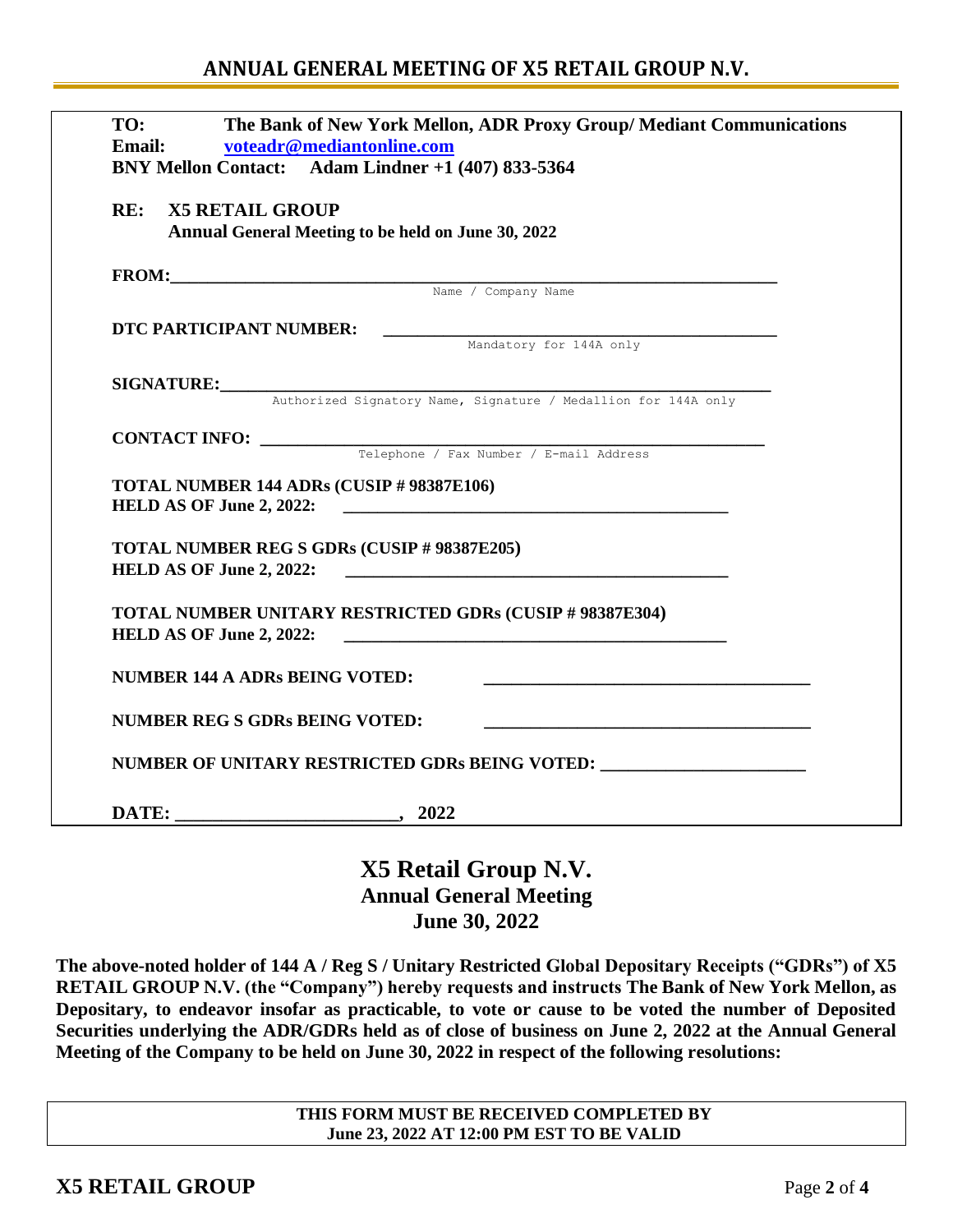## **ANNUAL GENERAL MEETING OF X5 RETAIL GROUP N.V.**

| 1.<br>Opening                                                                                                                                                                  | Non-Votable Item. |                |  |  |  |  |
|--------------------------------------------------------------------------------------------------------------------------------------------------------------------------------|-------------------|----------------|--|--|--|--|
|                                                                                                                                                                                |                   |                |  |  |  |  |
| Report of the Management Board for the financial year 2021<br>2.<br>Non-Votable Item.                                                                                          |                   |                |  |  |  |  |
|                                                                                                                                                                                |                   |                |  |  |  |  |
| 3. Financial Statements for the financial year 2021                                                                                                                            |                   |                |  |  |  |  |
| A. Remuneration Report                                                                                                                                                         |                   |                |  |  |  |  |
| $\Box$ FOR                                                                                                                                                                     | $\Box$ AGAINST    | $\Box$ ABSTAIN |  |  |  |  |
| B. Explanation that there is no independent auditor's report due to force majeur, i.e. suspension of work by the external<br>auditor                                           |                   |                |  |  |  |  |
|                                                                                                                                                                                | Non-Votable Item. |                |  |  |  |  |
| C. Proposal to adopt the 2021 Financial Statements without the independent auditor's report                                                                                    |                   |                |  |  |  |  |
| $\Box$ FOR                                                                                                                                                                     | $\Box$ AGAINST    | $\Box$ ABSTAIN |  |  |  |  |
| D. Optional: Proposal to adopt the 2021 Financial Statements with an independent auditor's report should the auditor's<br>report be received after the date of the convocation |                   |                |  |  |  |  |
| $\Box$ FOR                                                                                                                                                                     | $\Box$ AGAINST    | $\Box$ ABSTAIN |  |  |  |  |
|                                                                                                                                                                                |                   |                |  |  |  |  |
| 4. Discharge                                                                                                                                                                   |                   |                |  |  |  |  |
| A. Proposal for discharge from liability of the members of the Management Board                                                                                                |                   |                |  |  |  |  |
| $\Box$ FOR                                                                                                                                                                     | $\Box$ AGAINST    | $\Box$ ABSTAIN |  |  |  |  |
| B. Proposal for discharge from liability of the members of the Supervisory Board                                                                                               |                   |                |  |  |  |  |
| $\Box$ FOR                                                                                                                                                                     | $\Box$ AGAINST    | $\Box$ ABSTAIN |  |  |  |  |
|                                                                                                                                                                                |                   |                |  |  |  |  |
| 5. Composition of the Management Board: appointment of Ekaterina Lobacheva as member of the Management Board                                                                   |                   |                |  |  |  |  |
| $\Box$ FOR                                                                                                                                                                     | $\Box$ AGAINST    | $\Box$ ABSTAIN |  |  |  |  |
|                                                                                                                                                                                |                   |                |  |  |  |  |
| 6. Composition of the Supervisory Board:                                                                                                                                       |                   |                |  |  |  |  |
| A. Appointment of Olga Vysotskaja as member of the Supervisory Board                                                                                                           |                   |                |  |  |  |  |
| $\Box$ FOR                                                                                                                                                                     | $\Box$ AGAINST    | $\Box$ ABSTAIN |  |  |  |  |
| B. Appointment of Fedor Ovchinnikov as member of the Supervisory Board                                                                                                         |                   |                |  |  |  |  |
| $\Box$ FOR                                                                                                                                                                     | $\Box$ AGAINST    | $\Box$ ABSTAIN |  |  |  |  |
| C. Appointment of Vadim Zingman as member of the Supervisory Board                                                                                                             |                   |                |  |  |  |  |
| $\Box$ FOR                                                                                                                                                                     | $\Box$ AGAINST    | $\Box$ ABSTAIN |  |  |  |  |
|                                                                                                                                                                                |                   |                |  |  |  |  |
| 7. Authorization of the Supervisory Board to appoint the external auditor for the financial year 2022                                                                          |                   |                |  |  |  |  |
| $\Box$ FOR                                                                                                                                                                     | $\Box$ AGAINST    | $\Box$ ABSTAIN |  |  |  |  |